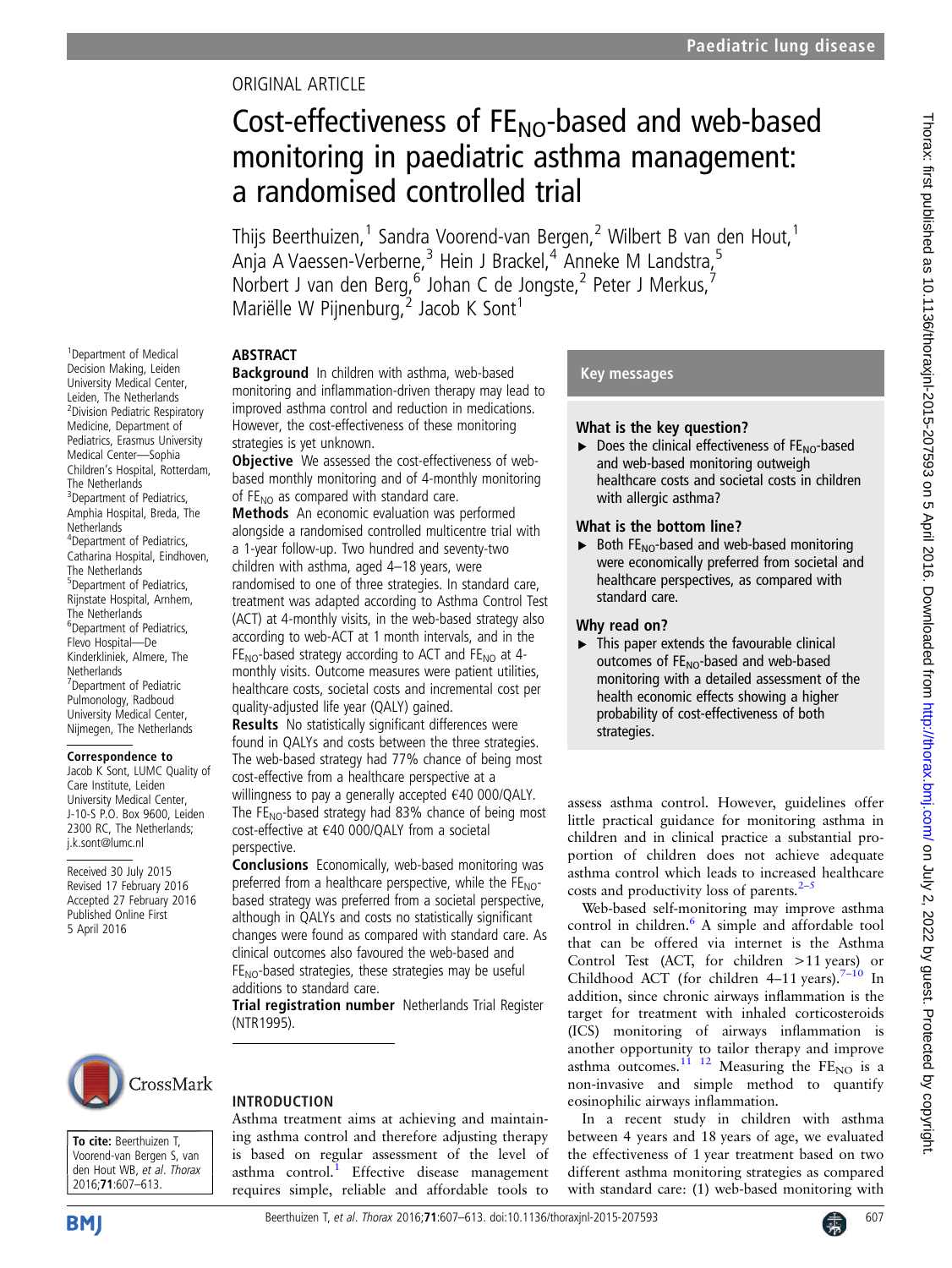monthly ACT and; (2) a 4-monthly  $FE_{NO}$ -based monitoring strat-egy.<sup>[13](#page-5-0)</sup> The primary end point of symptom-free days did not differ between the three strategies. However, web-based monitoring led to a significant and clinically relevant reduction in ICS dose with similar asthma control, suggesting better, personalised asthma management. The FE<sub>NO</sub>-based strategy improved asthma control as assessed with the ACT without the need for higher ICS doses, and therefore both monitoring strategies might be considered to improve childhood asthma from clinical and patient perspec-tives.<sup>[13](#page-5-0)</sup> However, to date it is unknown to what extent the clinical benefits outweigh the costs and whether the strategies can be recommended from a health economic perspective.

To that end, we performed an economic evaluation alongside the randomised trial.<sup>[13](#page-5-0)</sup> We hypothesised that web-based monitoring of asthma control and monitoring of airways inflammation by  $FE<sub>NO</sub>$ , in addition to standard care, are cost-effective.

#### METHODS

This economic evaluation was conducted alongside the 'Better Asthma Treatment: Monitoring with ACT and Nitric oxide' study. This three-arm multicentre randomised, partly blinded parallel group trial with 12 months follow-up was conducted from February 2010 through November 2012 in The Netherlands. All parents and all children above 12 years of age gave written informed consent before entering the study. Procedures were in accordance with the Helsinki Declaration, and this trial is registered in the Netherlands Trial Register (NTR1995). The methodological details of the trial are reported elsewhere and briefly summarised here.<sup>[13](#page-5-0)</sup> The CONSORT checklist is available online.

#### **Patients**

Children with allergic asthma (age range 4–18 years) were recruited from five general hospitals and two tertiary referral centres as described previously.<sup>[13](#page-5-0)</sup> Patients used ICS during at least 3 months before the study. Exclusion criteria were active smoking, lung disease other than asthma, recent (<1 year) or multiple admissions to an intensive care unit for asthma, and/or the use of omalizumab.

#### Design

Children were automatically and randomly allocated to one of three strategies by a randomisation programme in a 1:1:1 ratio: (1) standard care; (2) web-based monitoring and (3)  $FE<sub>NO</sub>$ -based monitoring, stratified for age  $\left($  < 12 years or  $\geq$  12 years), centre and dosage of ICS. Patients visited the outpatient clinic at a baseline visit 4 weeks prior to randomisation and every 4 months over the course of 1 year. At these visits asthma control was assessed using the ACT score. In standard care the ACT score during clinic visits directed treatment. In the web group, treatment was adapted monthly according to the web-based ACT score, while in the  $FE_{NO}$  group, treatment was adapted to  $FE_{NO}$ and ACT score at clinic visits every 4 months (fi[gure 1](#page-2-0)). Patients in all three strategies filled out questionnaires as described below at baseline and after 4 months, 8 months and 12 months.

### Utilities and quality-adjusted life years

The health economic outcome of this study was the costs per quality-adjusted life year (QALY) gained from healthcare and societal perspectives. Utilities reflect the individual preferences for different health states. Health-related quality of life was reported using the EuroQoL classification system (EuroQoL-5 dimensions (EQ-5D) version 3L).<sup>14</sup> In patients under 12 years of age, their parents filled out the questionnaire. In children

## **Costs**

We assessed the costs from both healthcare and societal perspectives, using a cost questionnaire. Patients reported healthcare use, paid labour absenteeism and hours spent on unpaid labour.

Healthcare costs consisted of both asthma and non-asthma-related contacts with healthcare providers (clinical consultations, telephonic consultations and home visits), emergency room visits, hospital admissions and medication. We requested the participant's permission to collect pharmacist data about medications. Total medication costs were assessed by obtaining all medication prescriptions from local pharmacy records, using standard Dutch pricing.<sup>6</sup> In the  $FE_{NO}$ -based and web-based strategies, additional costs of the intervention were added to these costs. Patients reported each type of consultation for each type of healthcare provider (general practitioner, paediatrician, other type of specialist, paramedic or complementary care) separately. We used standard Dutch prices for consultations per type of healthcare provider, $17$  and standard prices for medication determined by the Dutch authority of insurance companies. The intervention costs for the  $FE_{NO}$ -based strategy consisted of purchase and exploitation costs of the  $FE<sub>NO</sub>$  analyser, and for the web-based strategy we estimated the information and communications technology costs and the costs of a nurse practitioner who communicated with the children or parents when they filled out the ACT.

Societal costs consisted of the above-mentioned healthcare costs, time and travel costs for that healthcare and the loss of productivity in both paid and unpaid self-reported labour. Paid labour absenteeism due to the child's health for the parents (for children <12 years of age) or for the child (for children  $\geq$ 12 years of age) was valued using age-specific wages.<sup>[18](#page-5-0)</sup> Hours spent on unpaid volunteer work (housekeeping, grocery shopping, etc) were valued using a standard voluntary work compensation and relative to the average hours in the study populations (so negative costs reflect above-average hours of unpaid work). Total costs were obtained by adding the costs of three relevant categories: all healthcare costs, productivity loss and intervention costs, consisting of additional costs for the measurement of  $FE<sub>NO</sub>$ -based or web-based support. Because the follow-up was 1 year, costs were not discounted.

### Statistical analysis

Patients were analysed according to intention to treat. To correct for possibly selective non-response, we first imputed missing data using linear regression modelling. We constructed 10 sets of imputations, with study group, age, gender, centre and available utilities as regression variables. Then we used Rubin's rules to congregate the imputation sets to single values. $19$  After imputation we compared the differences between the different strategies performing independent sample Student's t tests with the following pairwise contrasts: standard care versus web-based, standard care versus  $FE<sub>NO</sub>$ -based and  $FE<sub>NO</sub>$ -based versus web-based for each category of costs. As there is still debate about how to adjust for multiple testing, and we didn't specify how to adjust for this in our protocol, we chose to report non-adjusted p values below 0.05, which should be interpreted in the light of multiple comparisons.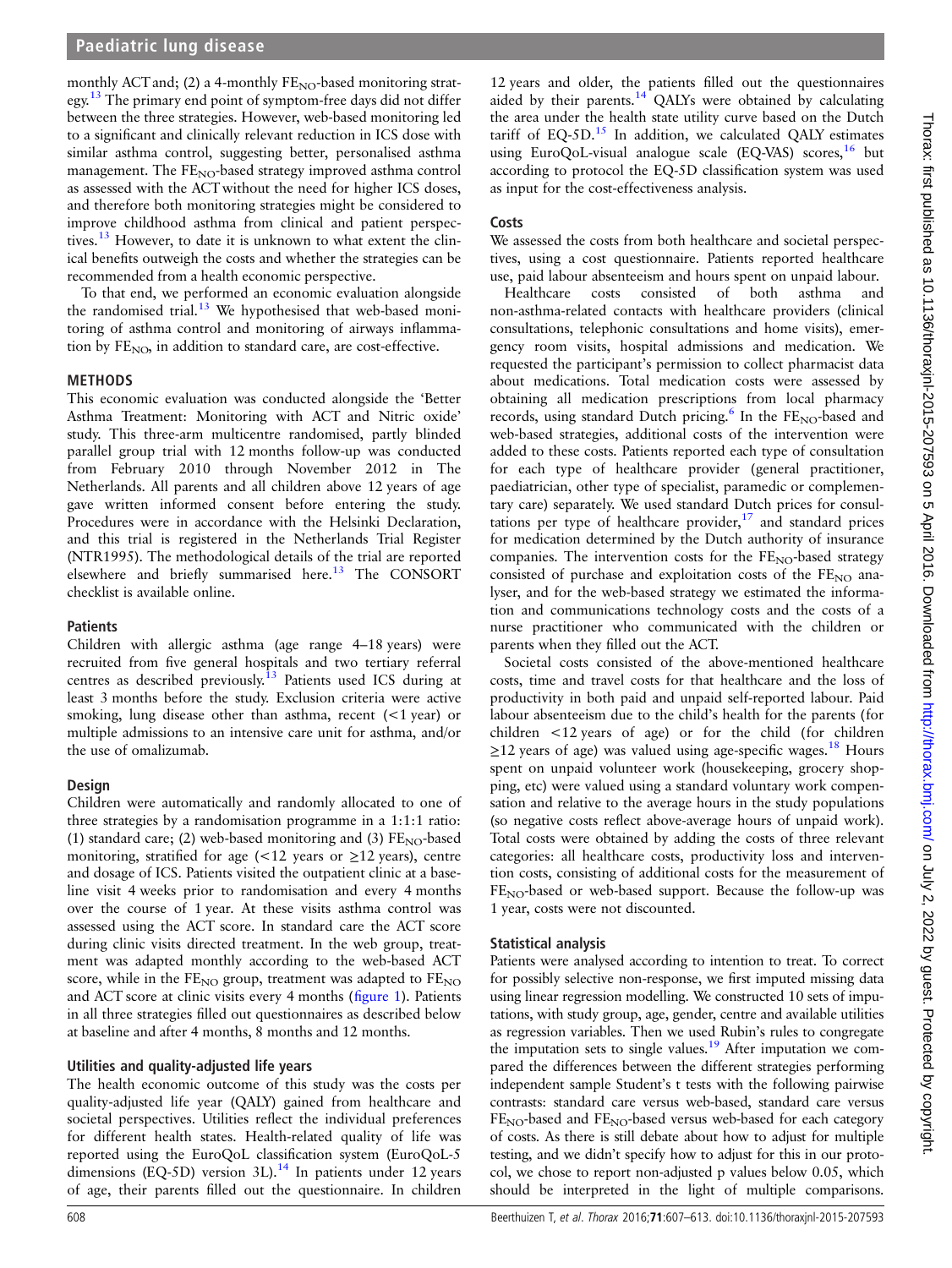<span id="page-2-0"></span>



Statistical uncertainty of cost-effectiveness was analysed using the net benefit (NB) approach.<sup>[20](#page-6-0)</sup> The NB is defined as  $\lambda \times \Delta QALY$ −Δcosts, where λ is the willingness to pay for a gain of one QALY. This way, the observed QALY difference is reformulated into a monetary difference. To assess the likelihood of cost-effectiveness of the intervention strategies, we used two different perspectives: a healthcare perspective and a societal perspective, as described above. The probability of each strategy to be the most costeffective of the three strategies was assessed in acceptability curves using bootstrap analysis, from healthcare and societal perspectives at different λ levels. We assessed whether there were differences between the study arms in the EQ-5D dimensions using mixed models. All analyses were performed with Stata/IC V.11.0.

## RESULTS

## Recruitment and baseline characteristics

In total, 481 children satisfied the inclusion criteria and were approached for the study, of whom 201 refused to participate.

| <b>Baseline characteristics</b><br>Table 1 |                  |                       |                           |  |  |
|--------------------------------------------|------------------|-----------------------|---------------------------|--|--|
|                                            | Standard (n=89)  | Web-based<br>$(n=91)$ | $FENO$ -based<br>$(n=92)$ |  |  |
| Age, years (SD)                            | 10.2(3.2)        | 10.6(2.8)             | 10.3(2.9)                 |  |  |
| Male $(\%)$                                | 61 (69)          | 60(66)                | 62(67)                    |  |  |
| Initial ICS dose<br>(IQR)(µg)              | 400 (400-800)    | 400 (400-800)         | 400 (400-800)             |  |  |
| LABA use $(\%)$                            | 40 (45)          | 42 (46)               | 44 (48)                   |  |  |
| LTRA use $(\%)$                            | 11(12)           | 11(12)                | 12(13)                    |  |  |
| $FE_{NO}$ , ppb (IQR)                      | 21.4 (10.5-35.1) | $17.1(10.0 - 30.0)$   | 15.4 (10.0-26.3)          |  |  |
| FEV1, %pred (SD)                           | 93.9 (14.0)      | 98.1 (12.6)           | 95.2 (12.6)               |  |  |
| FVC, %pred (SD)                            | 101.0(13.0)      | 103.3(12.2)           | 100.3 (12.8)              |  |  |
| ACT or C-ACT<br>score (SD)                 | 21.1(3.3)        | 22.1(3.5)             | 20.7(4.3)                 |  |  |
| ACT>20                                     | 62 (70)          | 73 (81)               | 60(65)                    |  |  |
| Daily SABA, puffs<br>(SD)                  | 0.4(0.8)         | 0.4(0.8)              | 0.6(1.2)                  |  |  |
| Symptom-free<br>days, (SD)                 | 54% (35)         | 60% (33)              | 53% (34)                  |  |  |
| PAQLQ score child<br>(IQR)                 | $6.2(5.9-6.6)$   | $6.3(5.9-6.6)$        | $6.0(5.6-6.6)$            |  |  |
| PACQLQ score<br>parent (IQR)               | $6.1(5.8-6.8)$   | $6.7(6.2 - 7.0)$      | $6.3(5.7-6.8)$            |  |  |
| EQ-5D score (SD)                           | 0.913(0.095)     | 0.915(0.092)          | 0.922(0.102)              |  |  |

Data shown are numbers of patients (%), mean (SD) or median (IQR). ACT, Asthma Control Test; C-ACT, Childhood ACT; EQ-5D, EuroQoL-5 dimensions; ICS, inhaled corticosteroids; LABA, long-acting β-agonist; LTRA, leukotriene receptor antagonist; %pred, percentage of predicted FEV1; PACQLQ, paediatric asthma-related caregiver quality of life questionnaire; PAQLQ, paediatric asthma-related quality of life questionnaire; SABA, short-acting β-agonist.

Prior to randomisation, eight children were excluded for nonadherence to the study protocol. The remaining 272 participants were randomised over the different study arms: 89 in the standard care group, 91 in the web-based group and 92 in the  $FE_{NO}$ group. Missingness of data comprised 10 out of 1088 records (0.9%). Baseline characteristics are shown in table 1. There were no significant differences between the strategies for age, sex, FE<sub>NO</sub>, lung function and ICS dose.<sup>[13](#page-5-0)</sup> Although asthma control at baseline was better in the web-based group compared with the  $FE<sub>NO</sub>$ -based group, asthma control was not significantly different from the standard care group for both novel monitoring strategies. $^{13}$  $^{13}$  $^{13}$  In addition, there were no statistically significant differences in patient utilities at baseline between the strategies.

#### **Costs**

The healthcare costs of the different strategies are shown in [table 2.](#page-3-0) Total healthcare costs varied between €837 and €924 per patient per year across the different strategies, which was not significantly different. Among healthcare cost categories, only the amount of nurse practitioners' consultations differed significantly between the strategies: the web-based strategy accounted for an average of €129 annual expenditure (1.79 consultations per year per patient $\times$  $E$ 72 per consultation), whereas standard care accounted for €86 (1.20 consultations per patient per year, p=0.001) and FE<sub>NO</sub>-based care accounted for  $\epsilon$ 96  $(1.33$  consultations per patient per year, p=0.01).

#### Patient utilities

The scores of the EQ-5D domains are shown in [table 3.](#page-4-0) These domains range from 1 to 3, where 1 represents the most favourable score. There were no between-strategy differences in EQ-5D domains.

The changes in patient utilities during follow-up are shown in fi[gure 2](#page-4-0). The best outcomes were seen in the web-based strategy at 4 months follow-up (p=0.26 compared with standard care,  $p=0.15$  compared with  $FE_{NO}$ ). Although the differences of these outcomes were statistically non-significant, they accounted for the higher overall QALY in the web-based strategy. The standard care group and the web-based group show a similar pattern over time, with a peak after 4 months follow-up, with a subsequent decrease in quality of life. The  $FE_{NO}$ -based strategy offers a more constant pattern, with a slight non-significant peak after 8 months follow-up.

QALYs are shown in [table 2.](#page-3-0) These results, although statistically not significantly different, slightly favour the web-based strategy. The mean utility scores across the strategies vary between 0.928 and 0.939, indicating relatively high utilities in this population.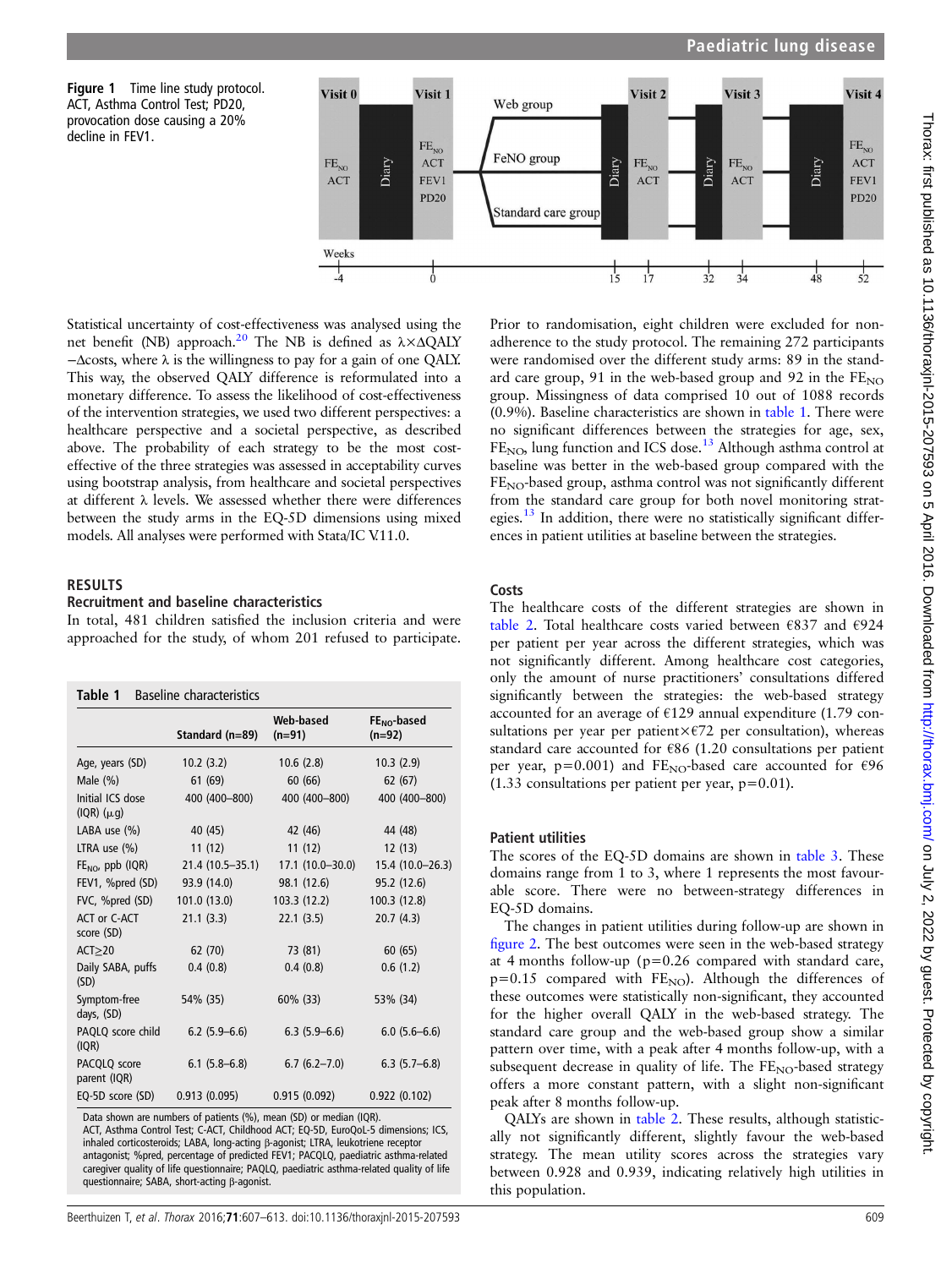#### <span id="page-3-0"></span>Table 2 Health economic outcomes

| Web-based versus $FE_{NO}$ -based<br>Costs |
|--------------------------------------------|
|                                            |
| $-0.005$ ( $-0.026$ to 0.017)              |
|                                            |
|                                            |
|                                            |
|                                            |
|                                            |
|                                            |
|                                            |
|                                            |
|                                            |
|                                            |
|                                            |
|                                            |
|                                            |
|                                            |
|                                            |
|                                            |
|                                            |
|                                            |
|                                            |
|                                            |

\*Columns 3–8 represent the mean results at the final visit or the total volumes and costs at the end of the study per strategy. Columns 9–11 are pairwise differences and CIs of the costs. Values are summary estimates of th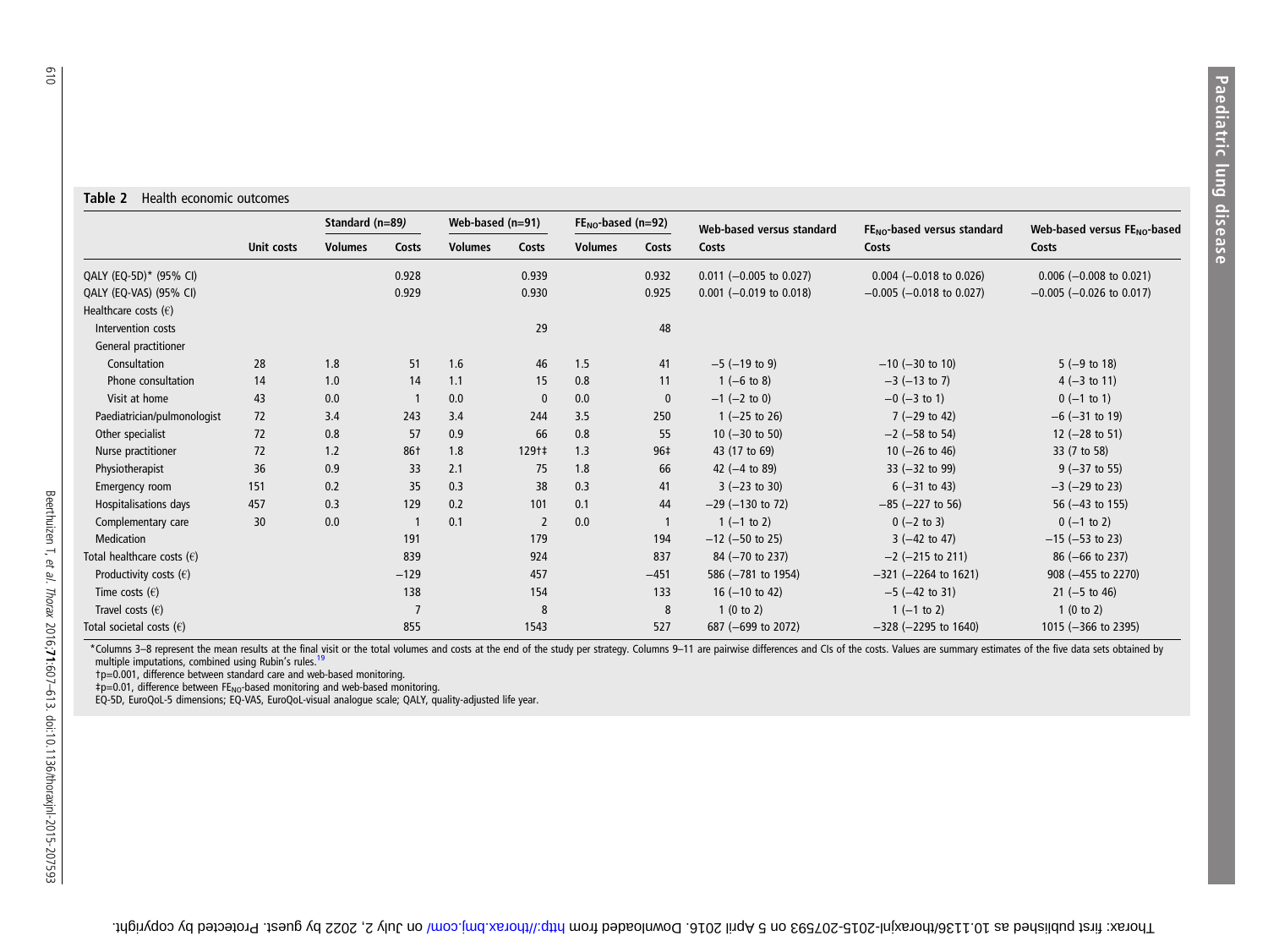|                        | Standard (n=89)                | Web-based<br>$(n=91)$ | $FENO$ -based<br>$(n=92)$ |  |
|------------------------|--------------------------------|-----------------------|---------------------------|--|
| <b>Mobility</b>        | 1.04 (1.01 to 1.06)            | 1.04 (1.02 to 1.07)   | 1.05 (1.02 to 1.07        |  |
| Self-care              | 1.01 (1.00 to 1.02)            | 1.02 (1.01 to 1.04)   | 1.00 (1.00 to 1.01)       |  |
| Usual<br>activities    | 1.11 $(1.07 \text{ to } 1.15)$ | 1.11 (1.07 to 1.15)   | 1.15 $(1.11$ to 1.16)     |  |
| Pain/<br>discomfort    | 1.21 (1.16 to 1.26)            | 1.24 (1.19 to 1.30)   | 1.21 (1.16 to 1.26)       |  |
| Anxiety/<br>depression | 1.12 (1.08 to 1.16)            | 1.08 (1.04 to 1.12)   | 1.14 (1.10 to 1.18)       |  |

Data shown are means of subdomain scores (95% CIs). These domains range from 1 to 3, where 1 represents the most favourable score.

No significant differences found between the strategies, using mixed models. EQ-5D, EuroQoL-5 dimensions.

#### Cost-effectiveness

<span id="page-4-0"></span>follow-up

The probability that a strategy is more cost-effective compared with the two other strategies at different willingness to pay per QALY levels was assessed by cost-effectiveness acceptability curves (CEACs) from a healthcare perspective (fi[gure 3](#page-5-0)A) (based on healthcare costs only) and from a societal perspective (including both healthcare costs and costs due to loss of productivity) (fi[gure](#page-5-0) [3B](#page-5-0)). From a healthcare perspective, the web-based strategy showed the highest probability of cost-effectiveness over a wide range of willingness-to-pay values (€10 000-€100 000/QALY). Specifically, at a generally acceptable willingness-to-pay threshold of €40 000/ QALY[,21 22](#page-6-0) the web-based strategy was 77% likely to be the most cost-effective, while this was 3% for the standard care and 20% for the FE<sub>NO</sub>-based strategy. At a threshold of  $\epsilon$ 80 000/QALY, which is mentioned in the Netherlands as the maximum costs considered acceptable,  $21 \frac{22}{1}$  the web-based strategy has an 85% likelihood of being most cost-effective. From a societal perspective, uncertainty was substantially higher, favouring the FE<sub>NO</sub>-based strategy over a wide range of willingness-to-pay values, which has the highest 83% chance of being most cost-effective at a willingness to pay of about  $\epsilon$ 40 000/QALY (fi[gure 3B](#page-5-0)).

#### **DISCUSSION**

In this study we assessed the cost-effectiveness of a web-based and an  $FE_{NO}$ -driven monitoring strategy compared with standard care in children with asthma in secondary care and tertiary care. Both monitoring strategies were introduced in addition to

95  $94$ Utilities<br>93 92  $\overline{9}$  $12$ 8 Time in months Standard care  $FE_{xo}$ -based Web-based

Figure 2 Patient utilities over time.

standard care. Although we found no significant differences in costs and QALYs between the strategies, the web-based strategy was most likely to be cost-effective over a wide range of acceptable willingness-to-pay values for a gain in quality-adjusted life and was the preferred strategy from the healthcare perspective. From a societal perspective the FE<sub>NO</sub>-based strategy was the preferred strategy with an overall higher probability of costeffectiveness as compared with the web-based strategy and standard care.

Studies regarding the cost-effectiveness of monitoring strat-egies with asthma are scarce, especially in children.<sup>23–[25](#page-6-0)</sup> This study was performed alongside a clinical study which showed that both the web-based monitoring strategy and an FE<sub>NO</sub>-driven strategy did not improve the number of symptom-free days more than the standard care strategy.<sup>[13](#page-5-0)</sup> However, monthly web-based symptom monitoring did result in a clinically relevant decrease of ICS, while maintaining asthma control. Remarkably, the  $FE_{NO}$ -based strategy improved asthma control as assessed with ACT and as compared with standard care, without increasing medications. This cost-effectiveness analysis fits in with the results of the clinical outcomes, since it is likely that improved asthma control in the  $FE_{NO}$ -based strategy positively impacts productivity costs and therefore the cost-effectiveness from a societal perspective.<sup>[5](#page-5-0)</sup> We observed relatively high patient utilities of around 0.93 in this population. Hence it would be interesting to compare the different strategies in a population with more severe disease, accompanied with more room for improvement.

The results of this study might be influenced by differences at baseline, missing data or selection bias. We think that this was unlikely for the following reasons. First, with respect to patient utilities there were no statistically or clinically important differences between the strategies at baseline. However, asthma control was somewhat better, although not statistically significant, in the web-based strategy at baseline and therefore left less room for improvement. Therefore, it is unlikely that the statistically non-significant improvement in utilities in the web-based strategy can be explained by baseline differences. Second, there was a low frequency of missing values, which was not associated with a particular strategy, and sensitivity analyses using different imputation methods all showed similar results. Third, a potential limitation of this study might be selection bias at enrolment. About 50% of eligible children refused participation. However, non-participating children did not differ from participants regarding age, lung function and ICS dose.<sup>[13](#page-5-0)</sup> As children from seven clinics all over the Netherlands were included in this study, and inclusion criteria were rather loose, this study is representative for Dutch children with allergic asthma treated in second line and third line centres. Finally, socioeconomic factors were not included as randomisation strata.

One of the strengths of this study was the comprehensive coverage of costs by questionnaires and medication prescriptions from local pharmacy records. Besides the more clearly defined healthcare costs, we assessed productivity costs by a number of relevant variables. There is increasing evidence that children with uncontrolled asthma experience asthma-related night-time awakenings, and it is not unlikely that their caregivers too are awakened more often at night. $5$  This could be a driving factor in impaired work performance the next day.<sup>[5](#page-5-0)</sup> However, the valuation of productivity losses of children and their parents is still a methodological challenge. No consensus exists about the calculation of costs of unpaid labour, parent's absence of work due to their children's health status and the long-term economic impact of absence of school. Therefore the outcome from the societal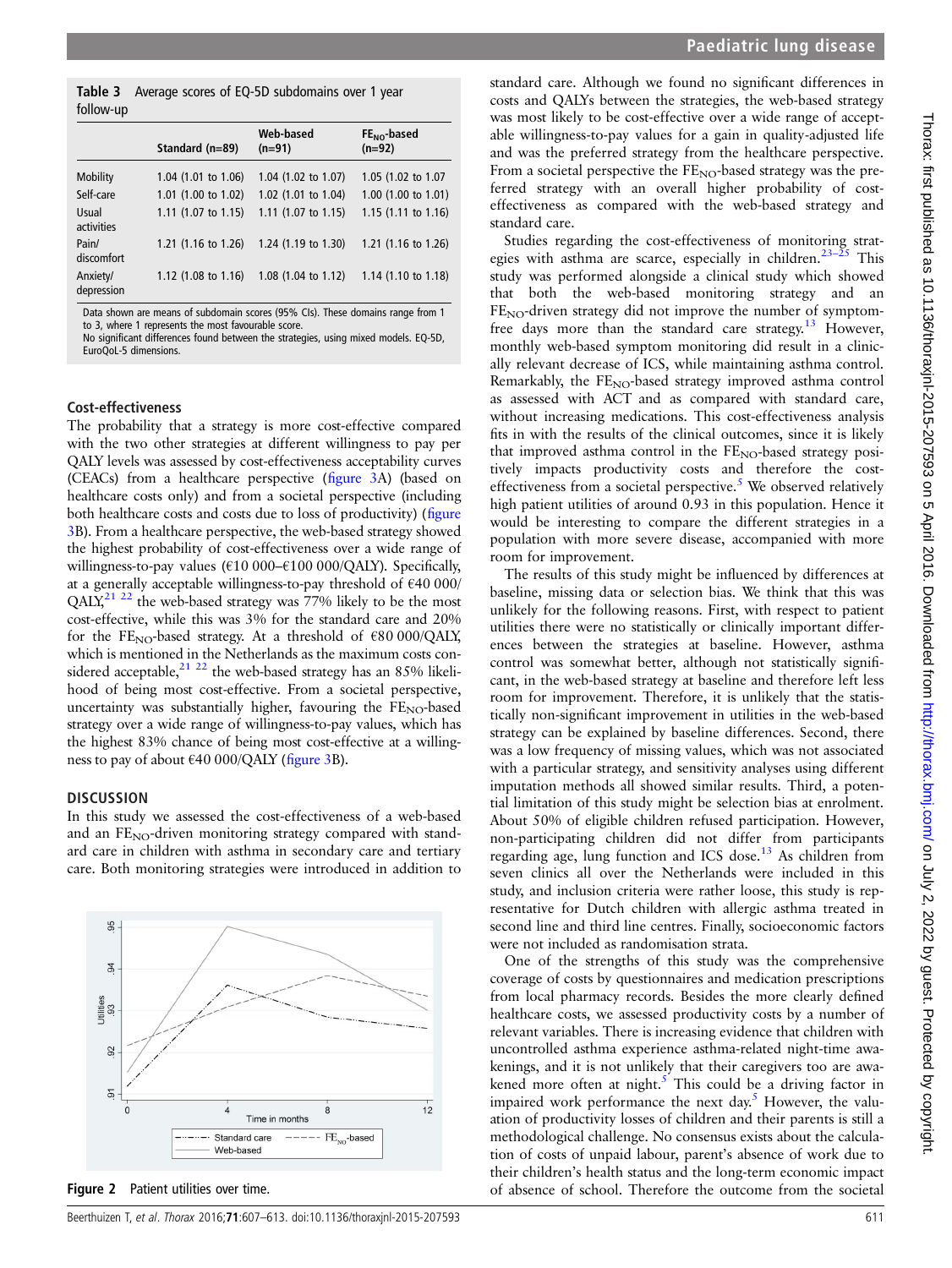<span id="page-5-0"></span>

Figure 3 (A) Cost-effectiveness acceptability curve—healthcare perspective. (B) Cost-effectiveness acceptability curve—societal perspective. QALY, quality-adjusted life year.

perspective might be more sensitive to subjective choices of valuation than outcomes from the healthcare perspective.

How can we interpret the current findings? The conclusions could be more convincing and persuasive if the differences in utilities and costs were both statistically significant. However, a CEAC incorporates these uncertainties and could hypothetically be more significant than the costs and utilities separately. Therefore a CEAC offers additional insights in the costeffectiveness to the utilities and costs alone. The CEACs show a probability for the web-based strategy to be cost-effective of 77% and 83% from a healthcare perspective and a societal perspective, respectively, at a generally accepted willingness to pay of €40.000. Even at a willingness to pay of €20.000, the web-based strategy had clearly the highest chance of being cost-effective. Therefore, although our results do not establish the costeffectiveness beyond any scientific doubt (ie, beyond p≤0.05 statistical significance), this study provides relevant and useful information for policy making, including an appropriate reflection of the associated uncertainty. One could argue that the costeffectiveness of web-based care might be further improved if some of the 4-monthly clinic visits are substituted by an e-consult. In addition, the  $FE_{NO}$ -based strategy was overall the preferred strategy from the societal perspective irrespective of the uncertainty in the valuation of productivity costs.

We conclude that both web-based and  $FE<sub>NO</sub>$ -based monitoring on top of standard care have additional value and are likely to be more cost-effective than standard care alone. This is in line with the earlier findings of additive value in clinical outcomes.<sup>13</sup> The present analysis supports the case for a web-based and/or  $FE<sub>NO</sub>$ -driven monitoring strategy in addition to standard care in children with allergic asthma from a health economic perspective.

Acknowledgements The authors thank the involved paediatricians, paediatric asthma nurses and lung function technicians for their help and active guidance throughout the study: Simone Suelmann, Hannie Achterberg, Bas Harzing, Dorine de Hond, Saskia ten Raa (Amphia Hospital), Coosje Sintnicolaas, Cindy Hugen, Jessie Jacobs, Petra Theissen (Radboud University Medical Center), Christel Linssen, Martin Claassens (Catharina Hospital), Linda van Gilst, Gracé Theunissen, Mark Holewijn, Annejet Plaisier (Rijnstate Hospital), Renata de Ridder, Else Stoter (De Kinderkliniek), Prof Wim van Aalderen, Saeeda Lone and Erik-Jonas van de Griendt (Amsterdam Medical Center).

Contributors MWP, JCdJ, AAV-V, HJB, AML, NJvdB, PJM and JKS were involved in the design of the study. SV-vB, AAV-V, HJB, AML, NJvdB, PJM, MWP and JCdJ participated as investigators in this trial, recruited patients and performed the treatments. TB, SV-vB, WBvdH, JKS contributed to data analysis. TB, JKS and MWP drafted the manuscript, which was critically revised by all authors. The manuscript has been read and approved by all authors.

Funding This study was funded by Lung Foundation Netherlands, The Netherlands Organization for Health Research and Development (ZonMW) and Fund NutsOhra.

Competing interests None declared.

Patient consent Obtained.

Ethics approval Medical Ethics Committee, Erasmus Medical Center, Rotterdam.

Provenance and peer review Not commissioned; externally peer reviewed.

#### **REFERENCES**

- 1 National Heart LaBIN. Guideline: Managing asthma long term, updated august 2007. 2014.<http://www.nhlbi.nih.gov/guidelines> (accessed Jul 2014).
- 2 Rabe KF, Adachi M, Lai CK, et al. Worldwide severity and control of asthma in children and adults: the global asthma insights and reality surveys. [J Allergy Clin](http://dx.doi.org/10.1016/j.jaci.2004.04.042) [Immunol](http://dx.doi.org/10.1016/j.jaci.2004.04.042) 2004;114:40–7.
- Gustafsson PM, Watson L, Davis KJ, et al. Poor asthma control in children: evidence from epidemiological surveys and implications for clinical practice. [Int J Clin Pract](http://dx.doi.org/10.1111/j.1368-5031.2006.00798.x) 2006;60:321–34.
- Bahadori K, Doyle-Waters MM, Marra C, et al. Economic burden of asthma: a systematic review. **[BMC Pulm Med](http://dx.doi.org/10.1186/1471-2466-9-24) 2009;9:24-9.**
- Dean BB, Calimlim BC, Sacco P, et al. Uncontrolled asthma: assessing quality of life and productivity of children and their caregivers using a cross-sectional Internet-based survey. [Health Qual Life Outcomes](http://dx.doi.org/10.1186/1477-7525-8-96) 2010;8:96-8.
- Rikkers-Mutsaerts ER, Winters AE, Bakker MJ, et al. Internet-based self-management compared with usual care in adolescents with asthma: a randomized controlled trial. [Pediatr Pulmonol](http://dx.doi.org/10.1002/ppul.22575) 2012;47:1170–9.
- 7 Liu AH, Zeiger R, Sorkness C, et al. Development and cross-sectional validation of the Childhood Asthma Control Test. [J Allergy Clin Immunol](http://dx.doi.org/10.1016/j.jaci.2006.12.662) 2007;119:817-25.
- 8 Nathan RA, Sorkness CA, Kosinski M, et al. Development of the asthma control test: a survey for assessing asthma control. [J Allergy Clin Immunol](http://dx.doi.org/10.1016/j.jaci.2003.09.008) 2004;113:59–65.
- 9 Schatz M, Mosen DM, Kosinski M, et al. Validity of the Asthma Control Test completed at home. Am J Manag Care 2007;13:661–7.
- 10 Schatz M, Sorkness CA, Li JT, et al. Asthma Control Test: reliability, validity, and responsiveness in patients not previously followed by asthma specialists. [J Allergy](http://dx.doi.org/10.1016/j.jaci.2006.01.011) [Clin Immunol](http://dx.doi.org/10.1016/j.jaci.2006.01.011) 2006;117:549–56.
- 11 Green RH, Brightling CE, McKenna S, et al. Asthma exacerbations and sputum eosinophil counts: a randomised controlled trial. *[Lancet](http://dx.doi.org/10.1016/S0140-6736(02)11679-5)* 2002;360:1715-21.
- 12 Petsky HL, Li AM, Au CT, et al. Management based on exhaled nitric oxide levels adjusted for atopy reduces asthma exacerbations in children: a dual centre randomized controlled trial. [Pediatr Pulmonol](http://dx.doi.org/10.1002/ppul.23064) 2015;50:535–43.
- 13 Voorend-van Bergen S, Vaessen-Verberne AA, Brackel HJ, et al. Monitoring strategies in children with asthma: a randomised controlled trial. [Thorax](http://dx.doi.org/10.1136/thoraxjnl-2014-206161) 2015;70:543–50.
- 14 EuroQol Group. EuroQol—a new facility for the measurement of health-related quality of life. [Health Policy](http://dx.doi.org/10.1016/0168-8510(90)90421-9) 1990;16:199-208.
- 15 Lamers LM, McDonnell J, Stalmeier PF, et al. The Dutch tariff: results and arguments for an effective design for national EQ-5D valuation studies. [Health Econ](http://dx.doi.org/10.1002/hec.1124) 2006;15:1121–32.
- 16 Stiggelbout AM, Eijkemans MJ, Kiebert GM, et al. The 'utility' of the visual analog scale in medical decision making and technology assessment. Is it an alternative to the time trade-off? [Int J Technol Assess Health Care](http://dx.doi.org/10.1017/S0266462300009648) 1996;12:291-8.
- 17 Institute for Health Insurance (College voor Zorgverzekeringen) The Netherlands. Manual of cost research, updated 2010.
- 18 Centraal Bureau voor Statistiek. Werkgelegenheid; banen, lonen, arbeidsduur, SBI2008; kerncijfers. 21-2-2014.
- 19 Rubin DB. Multiple imputation for non response in surveys. New York: Wiley, 1987.